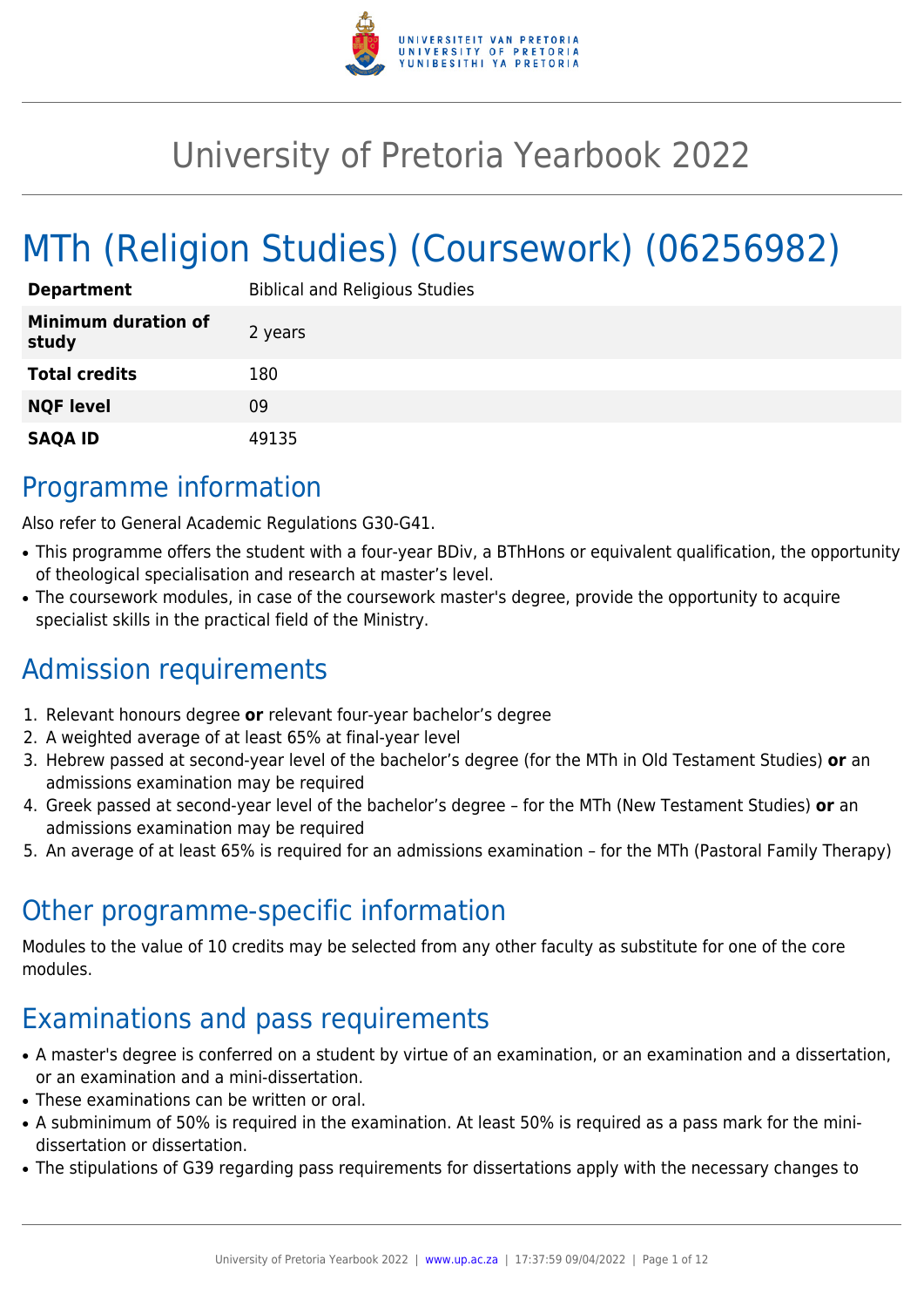

mini-dissertations.

● Mini-dissertations are evaluated and examined in accordance with the stipulations set out in a study guide, which is available on request from the various departments.

# Research information

#### **Mini-dissertation**

The proposed title of the mini-dissertation must be submitted for approval to the Research Committee via the Supervisor and the relevant head of department before a student may commence with the research.

Also refer to General Academic Regulation G39.13.

#### **Article for publication**

- Unless Senate, on the recommendation of the supervisor, decides otherwise, a student, before or on submission of a dissertation, must submit at least one draft article for publication in a recognised academic journal and in the case of a thesis, must submit proof of submission of an article issued by an accredited journal, to the Head: Student Administration.
- The draft or submitted article, should be based on the research that the student has conducted for the dissertation and be approved by the supervisor if the supervisor is not a co-author.
- The supervisor shall be responsible for ensuring that the paper is taken through all the processes of revision and resubmission, as may be necessary. Conferment of the degree may be made subject to compliance with the stipulations of this regulation.

# Pass with distinction

In order to pass with distinction, a weighted average (GPA) (not rounded) of at least 75% in the examination of the coursework and 75% for the mini-dissertation must be obtained.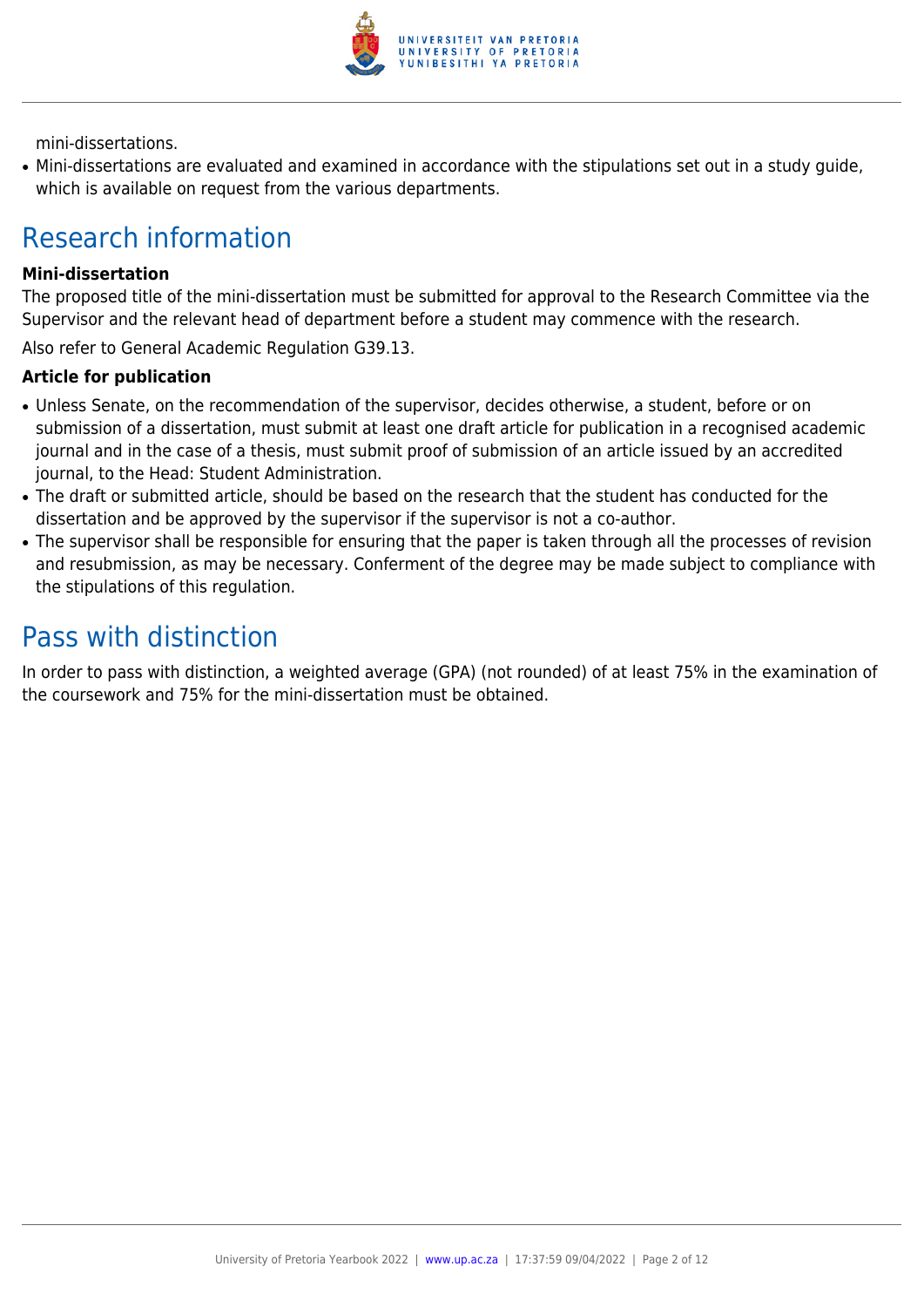

# Curriculum: Year 1

# **Minimum credits: 90**

Students must select elective modules as set out below.

# **Option A:**

- Compulsory core modules BYB 893 and BYB 813.
- Select all of the following elective modules: BYB 823, BYB 833, BYB 843, BYB 853, BYB 863, BYB 873 and BYB 883.

### **Option B:**

- Compulsory core modules BYB 893 and BYB 813.
- Select the following elective modules BYB 814, BYB 815 and BYB 816. Students may select these 60 credits only in consultation and with the approval of the course coordinator.
- Select one additional elective module worth 10 credits.

# **Core modules**

### **Research methodology 813 (BYB 813)**

| <b>Module credits</b>         | 20.00                          |
|-------------------------------|--------------------------------|
| <b>NQF Level</b>              | 09                             |
| <b>Prerequisites</b>          | No prerequisites.              |
| <b>Contact time</b>           | 1 seminar per week             |
| <b>Language of tuition</b>    | Module is presented in English |
| <b>Department</b>             | <b>Religion Studies</b>        |
| <b>Period of presentation</b> | Year                           |
| <b>Module content</b>         |                                |

Study of the scientific research process (methodology).

### **Mini-dissertation: Biblical and religious studies 893 (BYB 893)**

| <b>Module credits</b>         | 90.00                          |
|-------------------------------|--------------------------------|
| <b>NQF Level</b>              | 09                             |
| <b>Prerequisites</b>          | No prerequisites.              |
| <b>Language of tuition</b>    | Module is presented in English |
| <b>Department</b>             | <b>Religion Studies</b>        |
| <b>Period of presentation</b> | Year                           |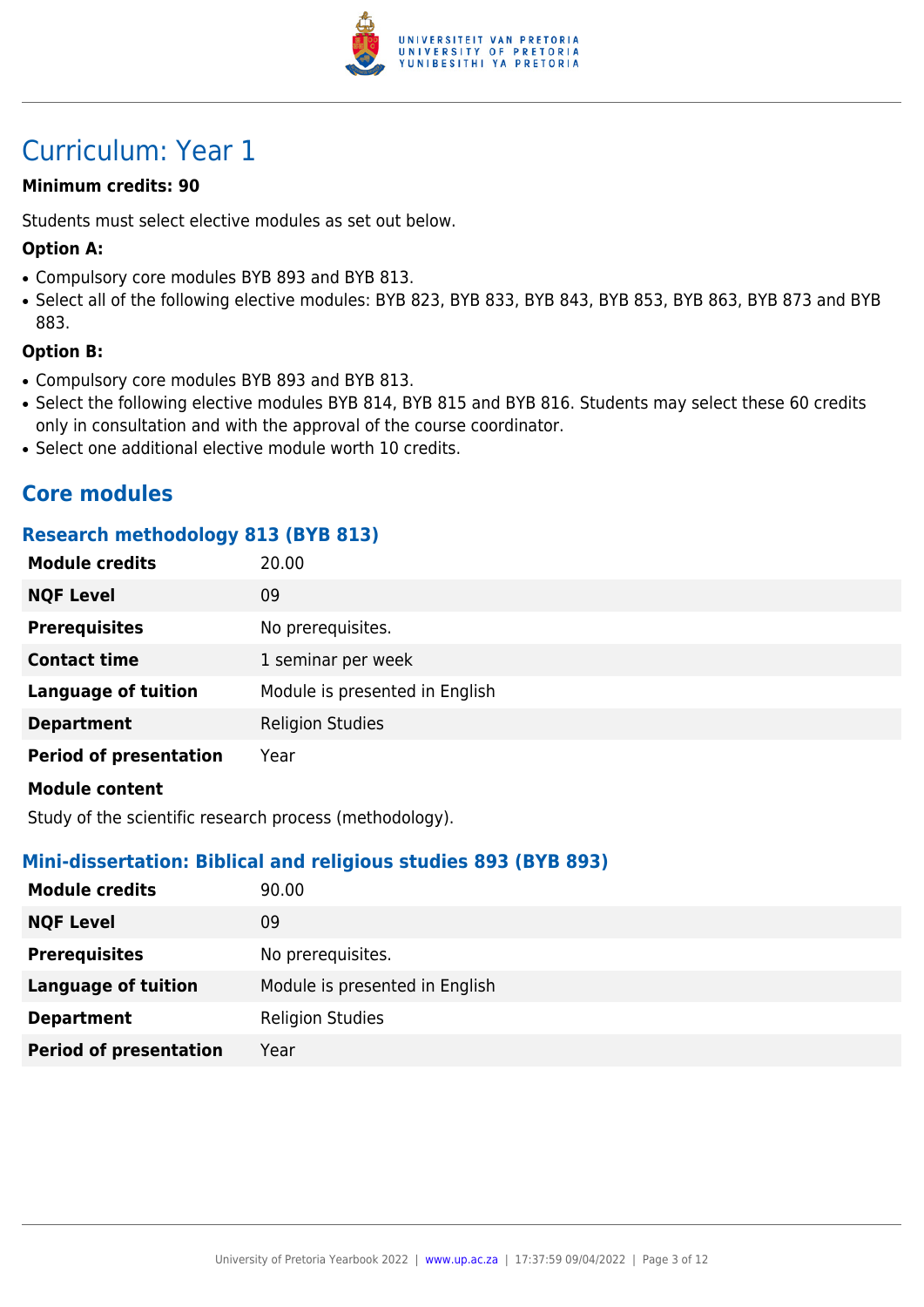

Mini-dissertation on a theme chosen in collaboration with the department which relates to one of the modules that are studied in the programme, constituting 7 000-10 000 words written under supervision of a supervising lecturer. The study entails scholastic and advanced research of a selected specialist area. Planning, researching and managing processes within broad parameters and functions are required. Use of computer programs for analysis and report writing. Complete accountability for achieving and evaluating personal and/or group output. Entry to doctoral and further research education, and to research-based occupations.

# **Elective modules**

**Living Islam 814 (BYB 814)**

| Living Islam 814 (BTB 814)    |                                     |
|-------------------------------|-------------------------------------|
| <b>Module credits</b>         | 20.00                               |
| <b>NQF Level</b>              | 09                                  |
| <b>Language of tuition</b>    | Module is presented in English      |
| <b>Department</b>             | Old Testament and Hebrew Scriptures |
| <b>Period of presentation</b> | Year                                |
| <b>Module content</b>         |                                     |

This module provides an overview of the beliefs, practices and scripture of Islam.

# **History of Islam 815 (BYB 815)**

| <b>Module credits</b>         | 20.00                               |
|-------------------------------|-------------------------------------|
| <b>NQF Level</b>              | 09                                  |
| Language of tuition           | Module is presented in English      |
| <b>Department</b>             | Old Testament and Hebrew Scriptures |
| <b>Period of presentation</b> | Year                                |

### **Module content**

This module deals with the origin and apparent growth of Islam during its formative years.

### **Christian-Muslim encounters 816 (BYB 816)**

| <b>Module credits</b>         | 20.00                               |
|-------------------------------|-------------------------------------|
| <b>NQF Level</b>              | 09                                  |
| <b>Language of tuition</b>    | Module is presented in English      |
| <b>Department</b>             | Old Testament and Hebrew Scriptures |
| <b>Period of presentation</b> | Year                                |

#### **Module content**

This module deals with the history of relations between Christians and Muslims with the underlying theories and topics characterising the relations.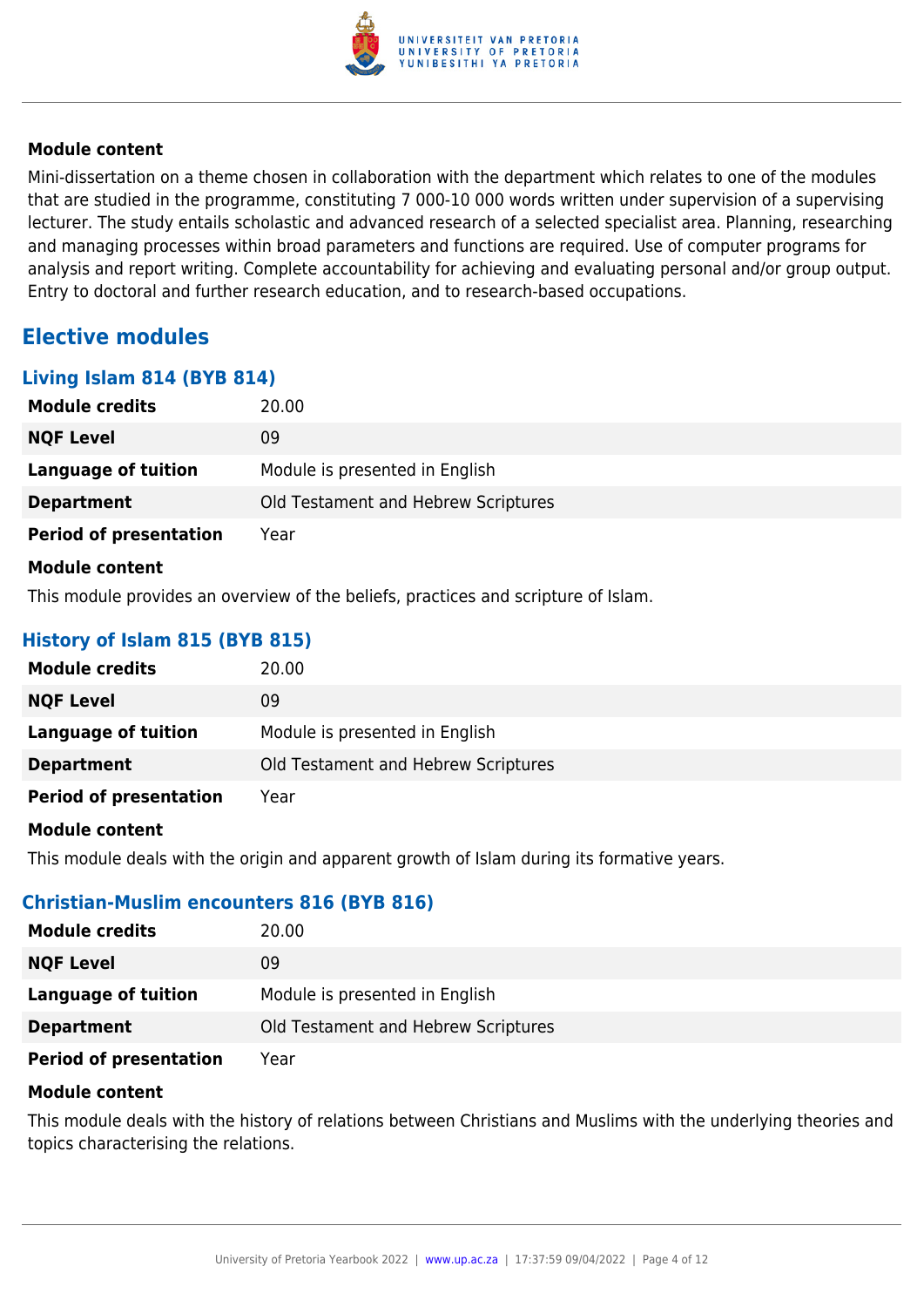

# **Hermeneutics 823 (BYB 823)**

| <b>Module credits</b>         | 10.00                          |
|-------------------------------|--------------------------------|
| <b>NQF Level</b>              | 09                             |
| <b>Prerequisites</b>          | No prerequisites.              |
| <b>Contact time</b>           | 1 lecture per week             |
| <b>Language of tuition</b>    | Module is presented in English |
| <b>Department</b>             | <b>Religion Studies</b>        |
| <b>Period of presentation</b> | Year                           |
| <b>Module content</b>         |                                |

Theory of Biblical interpretations and the practical application thereof.

# **Biblical archaeology 833 (BYB 833)**

| <b>Module credits</b>         | 10.00                          |
|-------------------------------|--------------------------------|
| <b>NQF Level</b>              | 09                             |
| <b>Prerequisites</b>          | No prerequisites.              |
| <b>Contact time</b>           | 1 lecture per week             |
| <b>Language of tuition</b>    | Module is presented in English |
| <b>Department</b>             | <b>Religion Studies</b>        |
| <b>Period of presentation</b> | Year                           |

# **Module content**

Study of the principles of this discipline as well as study of selected excavations in the lands of the Bible.

# **History and historiography 843 (BYB 843)**

| <b>Module credits</b>         | 10.00                               |
|-------------------------------|-------------------------------------|
| <b>NQF Level</b>              | 09                                  |
| <b>Prerequisites</b>          | No prerequisites.                   |
| <b>Contact time</b>           | 1 lecture per week                  |
| <b>Language of tuition</b>    | Module is presented in English      |
| <b>Department</b>             | Old Testament and Hebrew Scriptures |
| <b>Period of presentation</b> | Year                                |

#### **Module content**

Study of the principles of Biblical historiography as such and the study of the characteristics of historical texts in the Bible.

# **Religious studies 853 (BYB 853)**

**Module credits** 10.00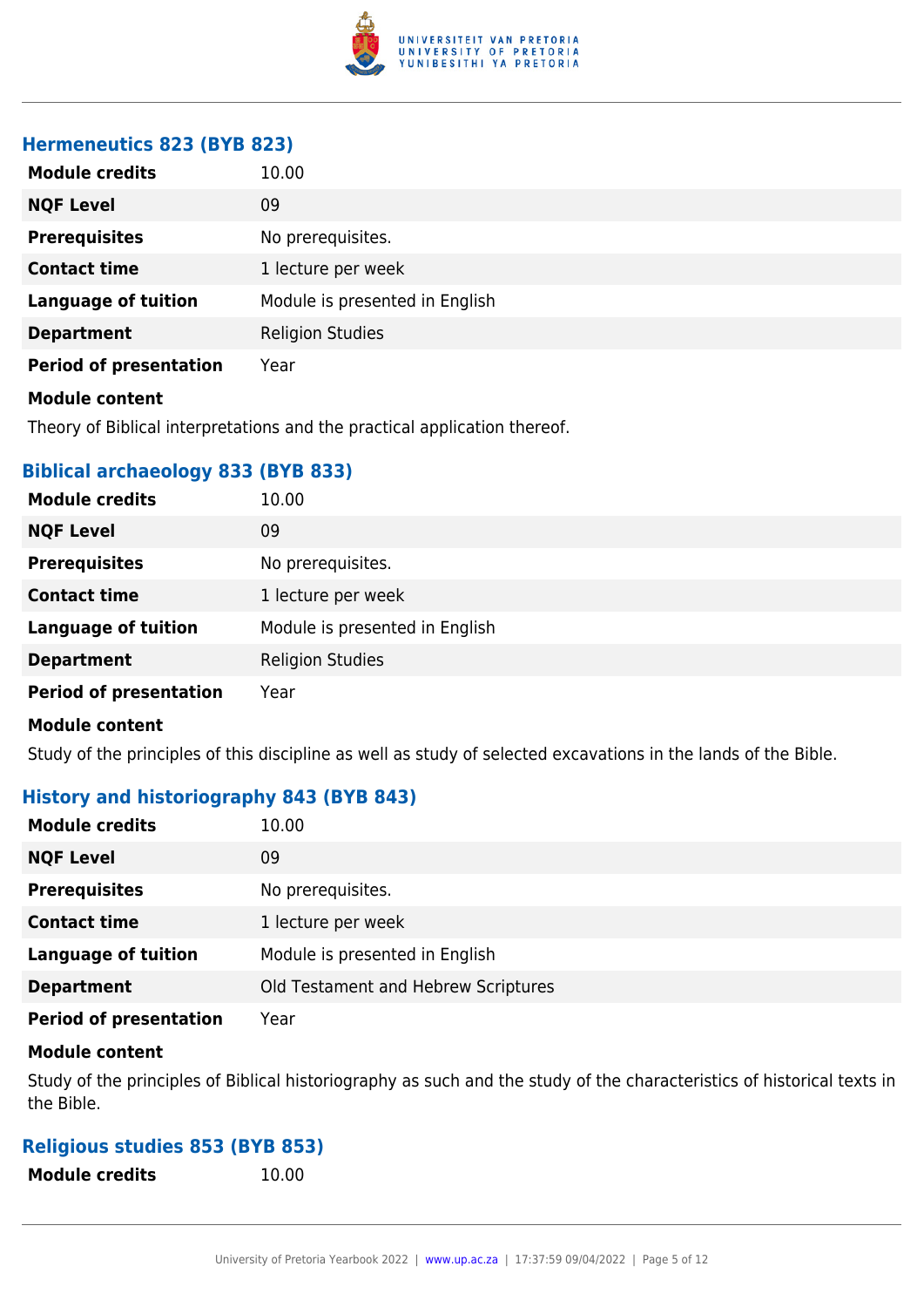

| <b>NQF Level</b>              | 09                             |
|-------------------------------|--------------------------------|
| <b>Prerequisites</b>          | No prerequisites.              |
| <b>Contact time</b>           | 1 lecture per week             |
| <b>Language of tuition</b>    | Module is presented in English |
| <b>Department</b>             | <b>Religion Studies</b>        |
| <b>Period of presentation</b> | Year                           |
| <b>Module content</b>         |                                |

Study of Judaism, Islam, Hinduism, Buddhism and African religions.

# **Exegesis 863 (BYB 863)**

| <b>Module credits</b>         | 10.00                                |
|-------------------------------|--------------------------------------|
| <b>NQF Level</b>              | 09                                   |
| <b>Prerequisites</b>          | No prerequisites.                    |
| <b>Contact time</b>           | 1 lecture per week                   |
| <b>Language of tuition</b>    | Module is presented in English       |
| <b>Department</b>             | New Testament and Related Literature |
| <b>Period of presentation</b> | Year                                 |

### **Module content**

Study of the principles of exegesis as well as practical exegesis of selected texts of the Old and New Testaments.

# **Theology 873 (BYB 873)**

| <b>Module credits</b>         | 10.00                          |
|-------------------------------|--------------------------------|
| <b>NQF Level</b>              | 09                             |
| <b>Prerequisites</b>          | No prerequisites.              |
| <b>Contact time</b>           | 1 lecture per week             |
| <b>Language of tuition</b>    | Module is presented in English |
| <b>Department</b>             | <b>Religion Studies</b>        |
| <b>Period of presentation</b> | Year                           |
| <b>Module content</b>         |                                |

Study of Old and New Testament theology.

# **Biblical ethics 883 (BYB 883)**

| <b>Module credits</b> | 10.00 |
|-----------------------|-------|
| <b>NQF Level</b>      | 09    |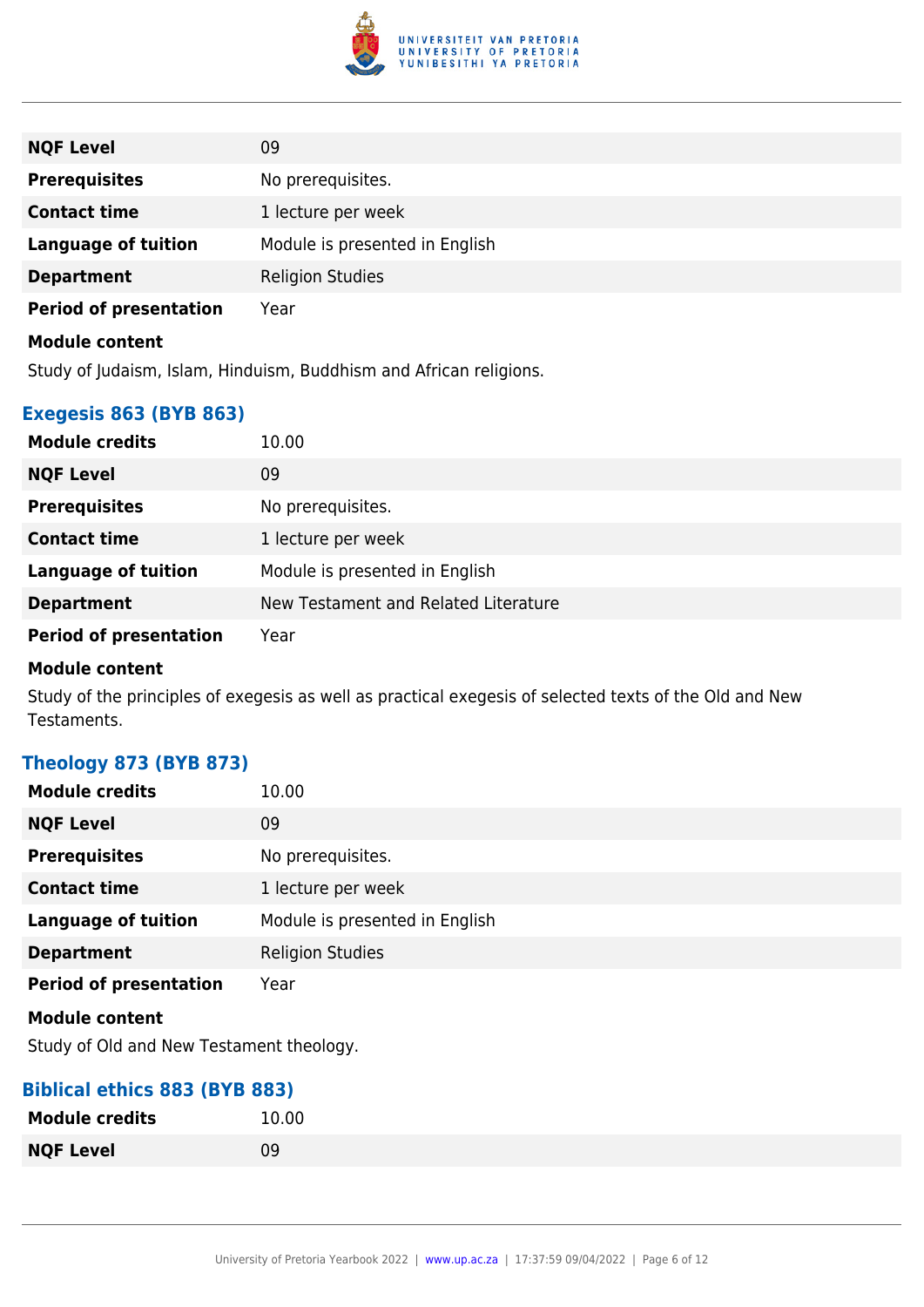

| <b>Prerequisites</b>          | No prerequisites.              |
|-------------------------------|--------------------------------|
| <b>Contact time</b>           | 1 lecture per week             |
| <b>Language of tuition</b>    | Module is presented in English |
| <b>Department</b>             | <b>Religion Studies</b>        |
| <b>Period of presentation</b> | Year                           |

Study of the values and ethical institutions in the time of the Bible as well as practical application in the modern context .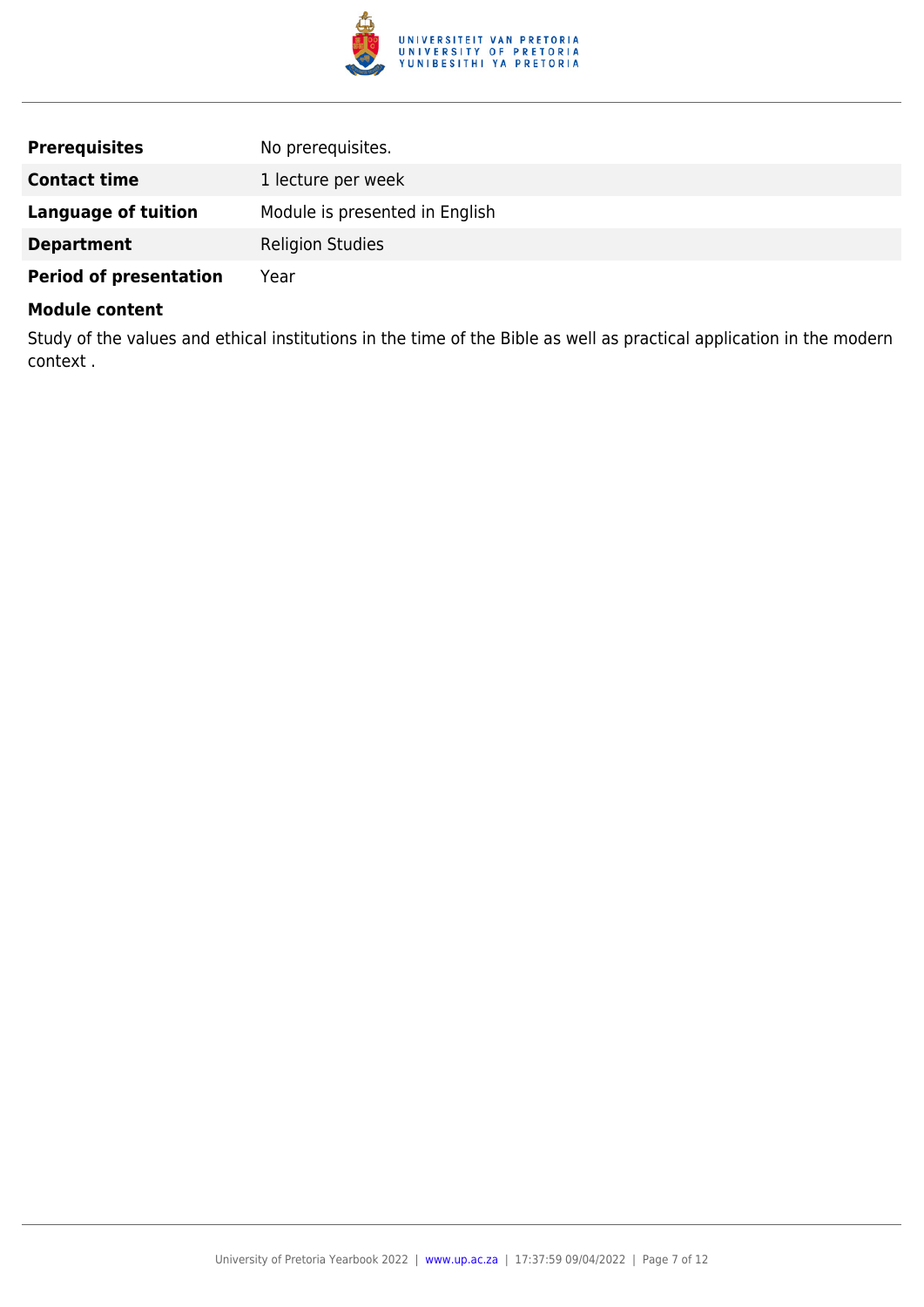

# Curriculum: Final year

# **Minimum credits: 90**

Students must select elective modules as set out below.

# **Option A:**

- Compulsory core modules BYB 893 and BYB 813.
- Select all of the following elective modules: BYB 823, BYB 833, BYB 843, BYB 853, BYB 863, BYB 873 and BYB 883.

### **Option B:**

- Compulsory core modules BYB 893 and BYB 813.
- Select the following elective modules BYB 814, BYB 815 and BYB 816. Students may select these 60 credits only in consultation and with the approval of the course coordinator.
- Select one additional elective module worth 10 credits.

# **Core modules**

### **Research methodology 813 (BYB 813)**

| <b>Module credits</b>         | 20.00                          |
|-------------------------------|--------------------------------|
| <b>NQF Level</b>              | 09                             |
| <b>Prerequisites</b>          | No prerequisites.              |
| <b>Contact time</b>           | 1 seminar per week             |
| <b>Language of tuition</b>    | Module is presented in English |
| <b>Department</b>             | <b>Religion Studies</b>        |
| <b>Period of presentation</b> | Year                           |
| <b>Module content</b>         |                                |

Study of the scientific research process (methodology).

### **Mini-dissertation: Biblical and religious studies 893 (BYB 893)**

| <b>Module credits</b>         | 90.00                          |
|-------------------------------|--------------------------------|
| <b>NQF Level</b>              | 09                             |
| <b>Prerequisites</b>          | No prerequisites.              |
| <b>Language of tuition</b>    | Module is presented in English |
| <b>Department</b>             | <b>Religion Studies</b>        |
| <b>Period of presentation</b> | Year                           |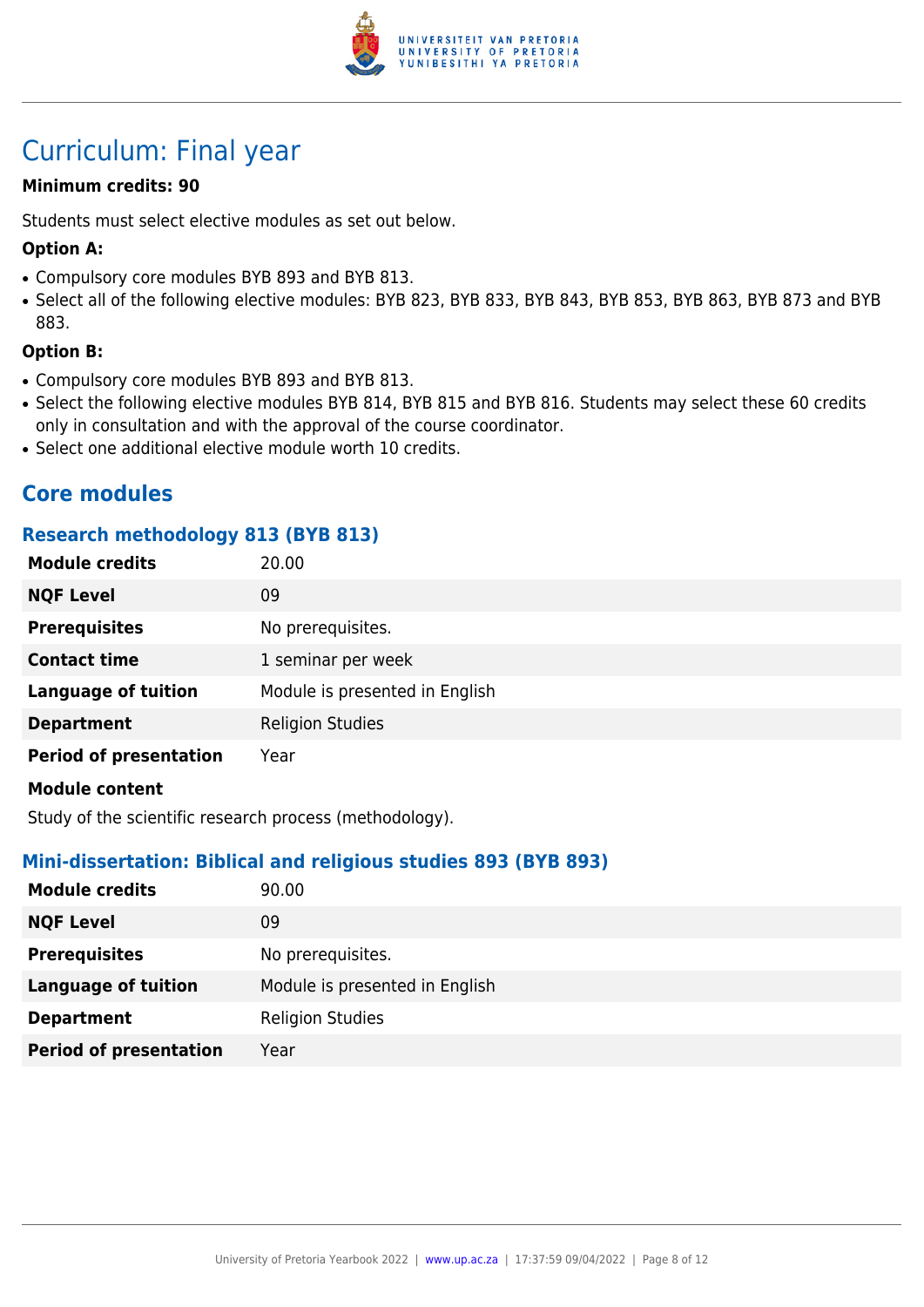

Mini-dissertation on a theme chosen in collaboration with the department which relates to one of the modules that are studied in the programme, constituting 7 000-10 000 words written under supervision of a supervising lecturer. The study entails scholastic and advanced research of a selected specialist area. Planning, researching and managing processes within broad parameters and functions are required. Use of computer programs for analysis and report writing. Complete accountability for achieving and evaluating personal and/or group output. Entry to doctoral and further research education, and to research-based occupations.

# **Elective modules**

**Living Islam 814 (BYB 814)**

| Living Islam 014 (DTD 014)    |                                     |
|-------------------------------|-------------------------------------|
| <b>Module credits</b>         | 20.00                               |
| <b>NQF Level</b>              | 09                                  |
| <b>Language of tuition</b>    | Module is presented in English      |
| <b>Department</b>             | Old Testament and Hebrew Scriptures |
| <b>Period of presentation</b> | Year                                |
| <b>Module content</b>         |                                     |

This module provides an overview of the beliefs, practices and scripture of Islam.

# **History of Islam 815 (BYB 815)**

| <b>Module credits</b>         | 20.00                               |
|-------------------------------|-------------------------------------|
| <b>NQF Level</b>              | 09                                  |
| Language of tuition           | Module is presented in English      |
| <b>Department</b>             | Old Testament and Hebrew Scriptures |
| <b>Period of presentation</b> | Year                                |

#### **Module content**

This module deals with the origin and apparent growth of Islam during its formative years.

### **Christian-Muslim encounters 816 (BYB 816)**

| <b>Module credits</b>         | 20.00                               |
|-------------------------------|-------------------------------------|
| <b>NQF Level</b>              | 09                                  |
| Language of tuition           | Module is presented in English      |
| <b>Department</b>             | Old Testament and Hebrew Scriptures |
| <b>Period of presentation</b> | Year                                |

#### **Module content**

This module deals with the history of relations between Christians and Muslims with the underlying theories and topics characterising the relations.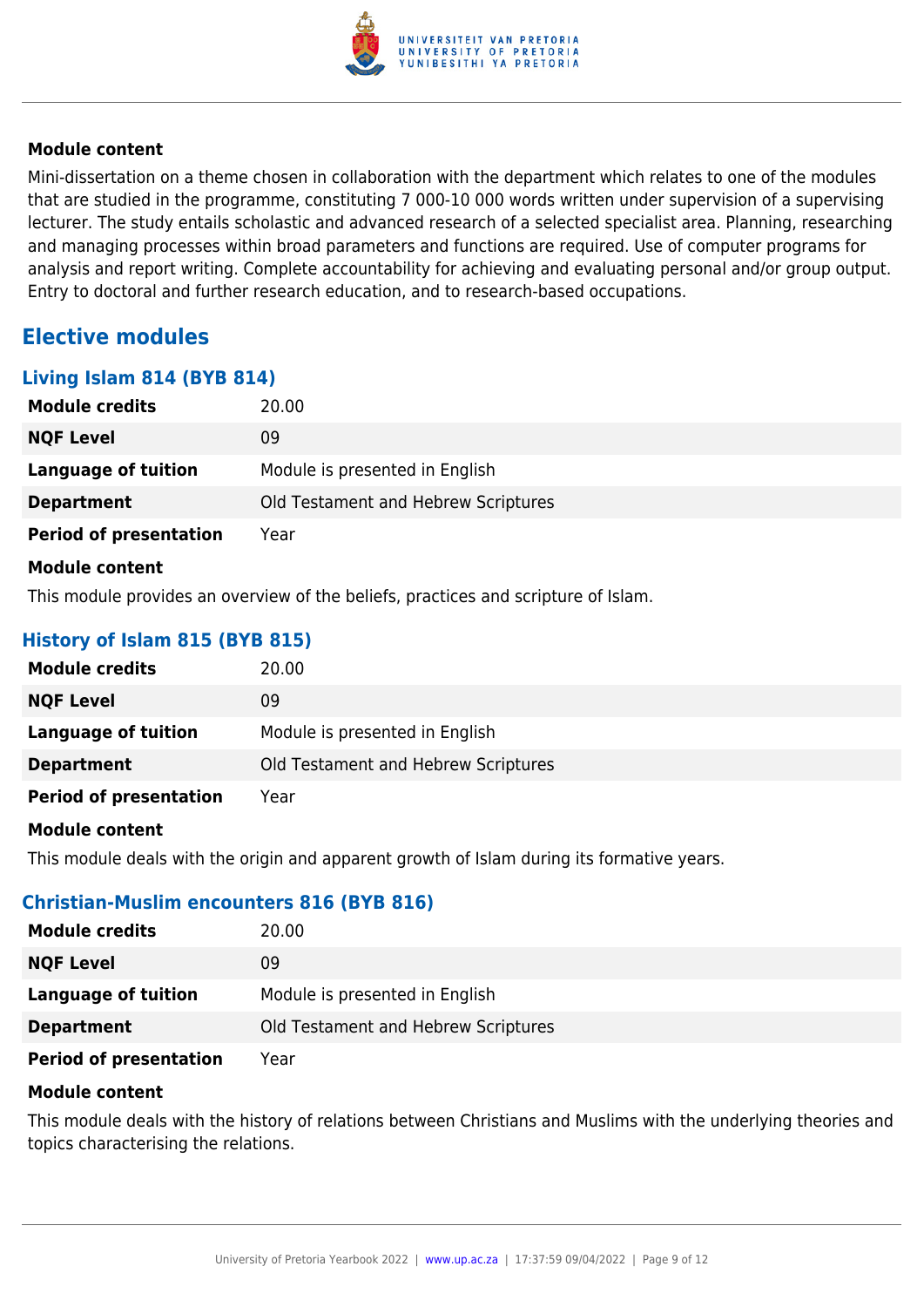

# **Hermeneutics 823 (BYB 823)**

| <b>Module credits</b>         | 10.00                          |
|-------------------------------|--------------------------------|
| <b>NQF Level</b>              | 09                             |
| <b>Prerequisites</b>          | No prerequisites.              |
| <b>Contact time</b>           | 1 lecture per week             |
| <b>Language of tuition</b>    | Module is presented in English |
| <b>Department</b>             | <b>Religion Studies</b>        |
| <b>Period of presentation</b> | Year                           |
| <b>Module content</b>         |                                |

Theory of Biblical interpretations and the practical application thereof.

# **Biblical archaeology 833 (BYB 833)**

| <b>Module credits</b>         | 10.00                          |
|-------------------------------|--------------------------------|
| <b>NQF Level</b>              | 09                             |
| <b>Prerequisites</b>          | No prerequisites.              |
| <b>Contact time</b>           | 1 lecture per week             |
| <b>Language of tuition</b>    | Module is presented in English |
| <b>Department</b>             | <b>Religion Studies</b>        |
| <b>Period of presentation</b> | Year                           |

# **Module content**

Study of the principles of this discipline as well as study of selected excavations in the lands of the Bible.

# **History and historiography 843 (BYB 843)**

| <b>Module credits</b>         | 10.00                               |
|-------------------------------|-------------------------------------|
| <b>NQF Level</b>              | 09                                  |
| <b>Prerequisites</b>          | No prerequisites.                   |
| <b>Contact time</b>           | 1 lecture per week                  |
| <b>Language of tuition</b>    | Module is presented in English      |
| <b>Department</b>             | Old Testament and Hebrew Scriptures |
| <b>Period of presentation</b> | Year                                |

#### **Module content**

Study of the principles of Biblical historiography as such and the study of the characteristics of historical texts in the Bible.

# **Religious studies 853 (BYB 853)**

**Module credits** 10.00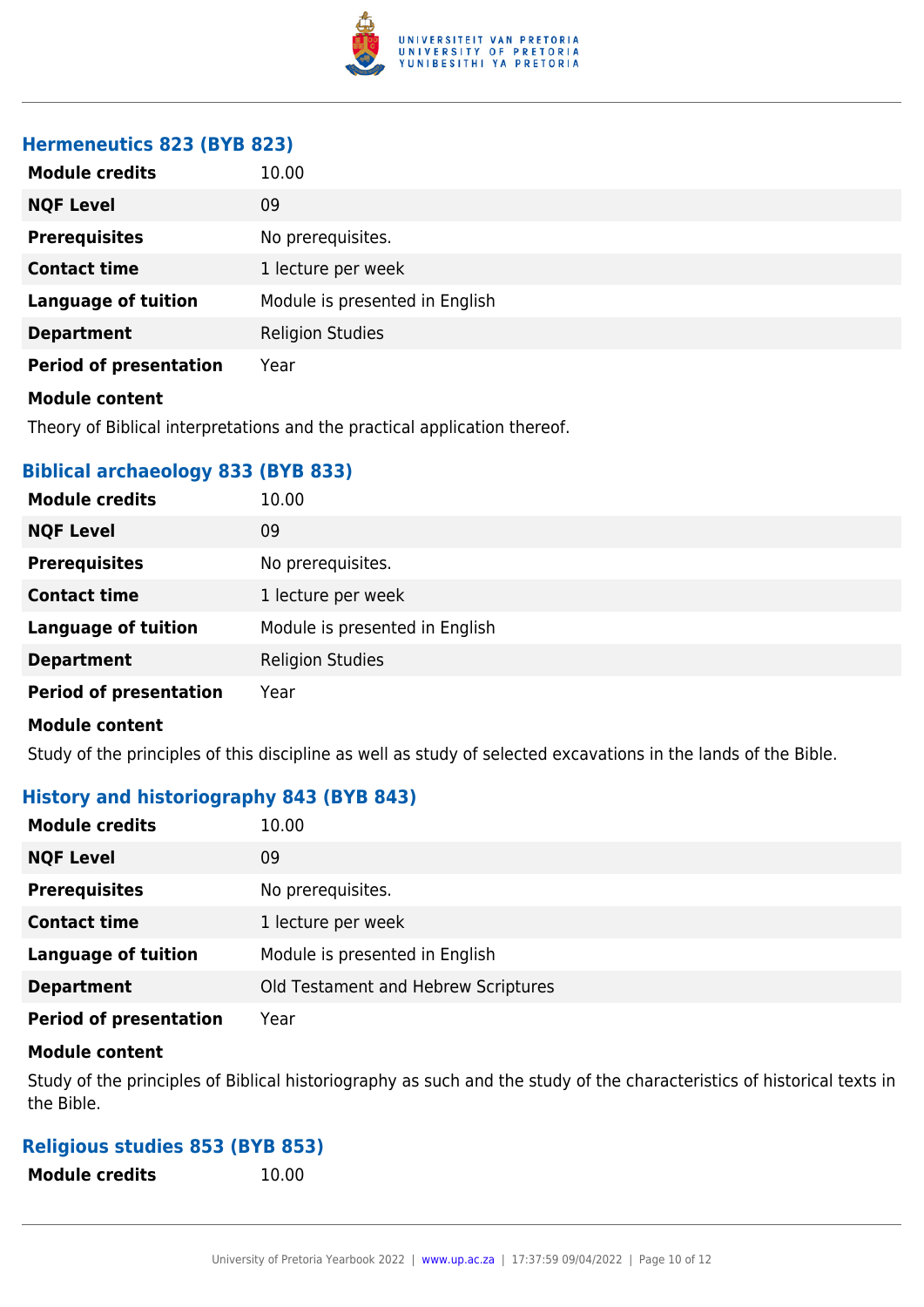

| <b>NQF Level</b>              | 09                             |
|-------------------------------|--------------------------------|
| <b>Prerequisites</b>          | No prerequisites.              |
| <b>Contact time</b>           | 1 lecture per week             |
| <b>Language of tuition</b>    | Module is presented in English |
| <b>Department</b>             | <b>Religion Studies</b>        |
| <b>Period of presentation</b> | Year                           |
| <b>Module content</b>         |                                |

Study of Judaism, Islam, Hinduism, Buddhism and African religions.

# **Exegesis 863 (BYB 863)**

| <b>Module credits</b>         | 10.00                                |
|-------------------------------|--------------------------------------|
| <b>NQF Level</b>              | 09                                   |
| <b>Prerequisites</b>          | No prerequisites.                    |
| <b>Contact time</b>           | 1 lecture per week                   |
| <b>Language of tuition</b>    | Module is presented in English       |
| <b>Department</b>             | New Testament and Related Literature |
| <b>Period of presentation</b> | Year                                 |

### **Module content**

Study of the principles of exegesis as well as practical exegesis of selected texts of the Old and New Testaments.

# **Theology 873 (BYB 873)**

| <b>Module credits</b>         | 10.00                          |
|-------------------------------|--------------------------------|
| <b>NQF Level</b>              | 09                             |
| <b>Prerequisites</b>          | No prerequisites.              |
| <b>Contact time</b>           | 1 lecture per week             |
| <b>Language of tuition</b>    | Module is presented in English |
| <b>Department</b>             | <b>Religion Studies</b>        |
| <b>Period of presentation</b> | Year                           |
| <b>Module content</b>         |                                |

Study of Old and New Testament theology.

# **Biblical ethics 883 (BYB 883)**

| <b>Module credits</b> | 10.00 |
|-----------------------|-------|
| <b>NQF Level</b>      | 09    |